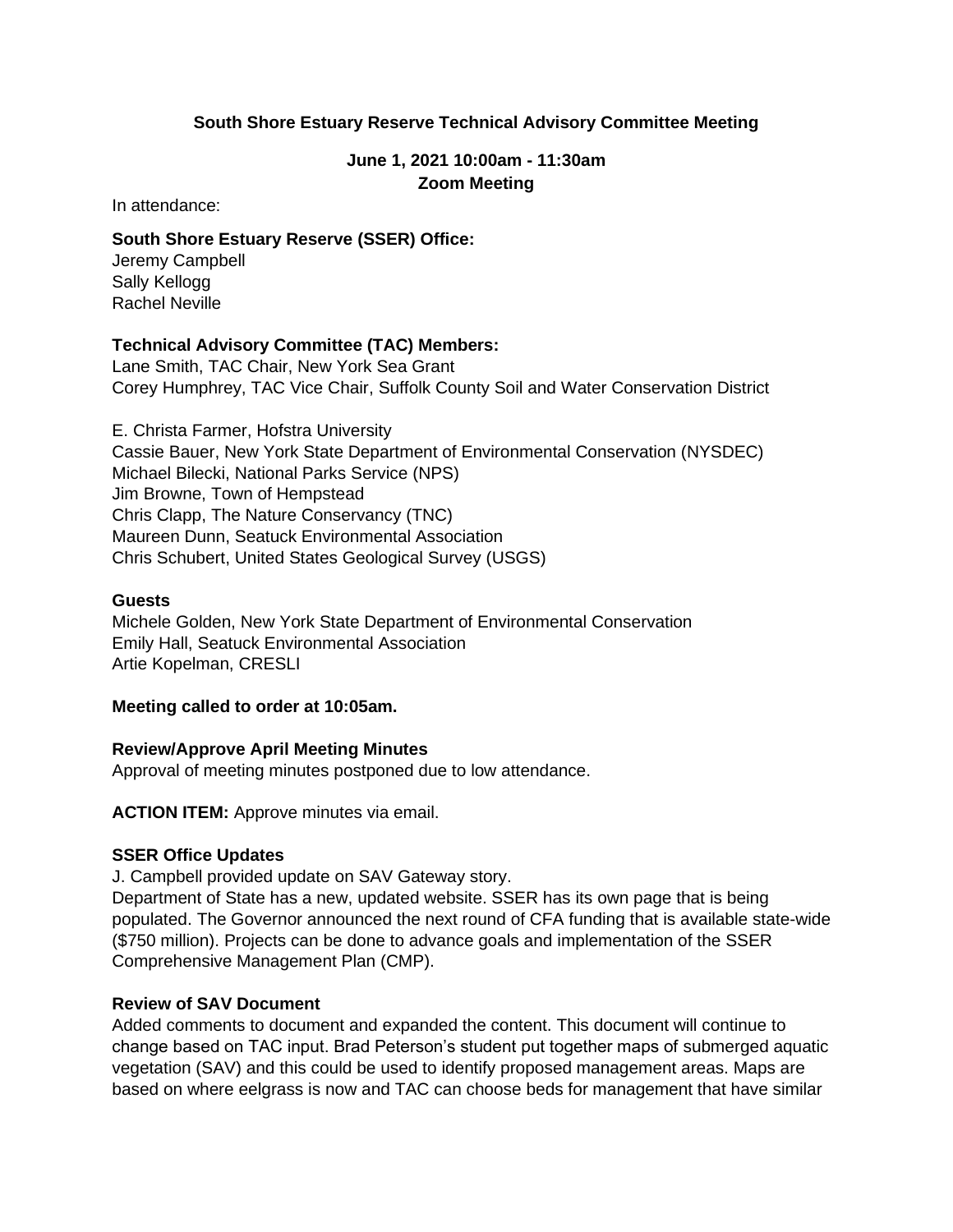characteristics. These maps can serve as a way to get conversation started on what seagrass management areas could look like.

It is important to remember that each bed is different and there is no "one-size-fits-all," the threats vary. TAC can rank areas by optimal conditions. A threats/impact analysis for SAV management areas was completed with the former DEC Seagrass Coordinator. Are the maps in an accessible place?

**ACTION ITEM:** L. Smith will upload these maps that were developed by SoMAS student.

There is research on eelgrass beds being a refugia from effects of coastal ocean acidification for larval fish, this should be added to the document. The NY State safe boater course includes a section on SAV and prop scars.

Request for TAC members to make edits in the document using "suggesting mode." TAC members can also make comments in a word document and send to L. Smith and R. Neville to incorporate into Google Document.

Suggestion to have a repository for data to store all of this information. This idea has come up in conversation in the past with Cornell Cooperative Extension of Suffolk County.

C. Bauer looked at old files and found a summary from the seagrass symposium and workgroup meetings. She added comments in the draft document related to those documents, much of it was covered already. Will look for the threats document in the files.

The TAC might need to suggest funding or agencies to act as a webmaster if a data repository is developed so that someone will be responsible for maintaining and updating it.

Is sediment transport something that needs be considered? It would relate to substrates and would be beneficial to include. In section 3 of the draft document, under "Research," sediment transport should be added. Sediment transport is difficult to characterize but is important for salt marshes.

Would population genetics be useful? There is a baseline for that from Brad Peterson's lab (there is great diversity and SAV is heavily reliant on seeds, it is not clonal). Should consider a similar approach to corals currently: finding resilient beds and propagate them to put back out in the wild and interbreed the genes that are able to survive in warmer temperatures.

Should include mention of the role that breaches play in supporting SAV in the document (increased light and improved water quality). There is a breach management plan in the FIMP plan which can be used for information. M. Dunn will get the information for the TAC.

## **SSER TAC Chair and Co-Chair Elections**

It is a 3-year appointment for both positions. This fall will mark 3 years. Bylaws state that elections should be held in September but TAC does not meet in September. The next meeting is in August and nominations will take place then, elections will take place in October. New positions will begin in February. No procedure in bylaws on nominations or voting. If group